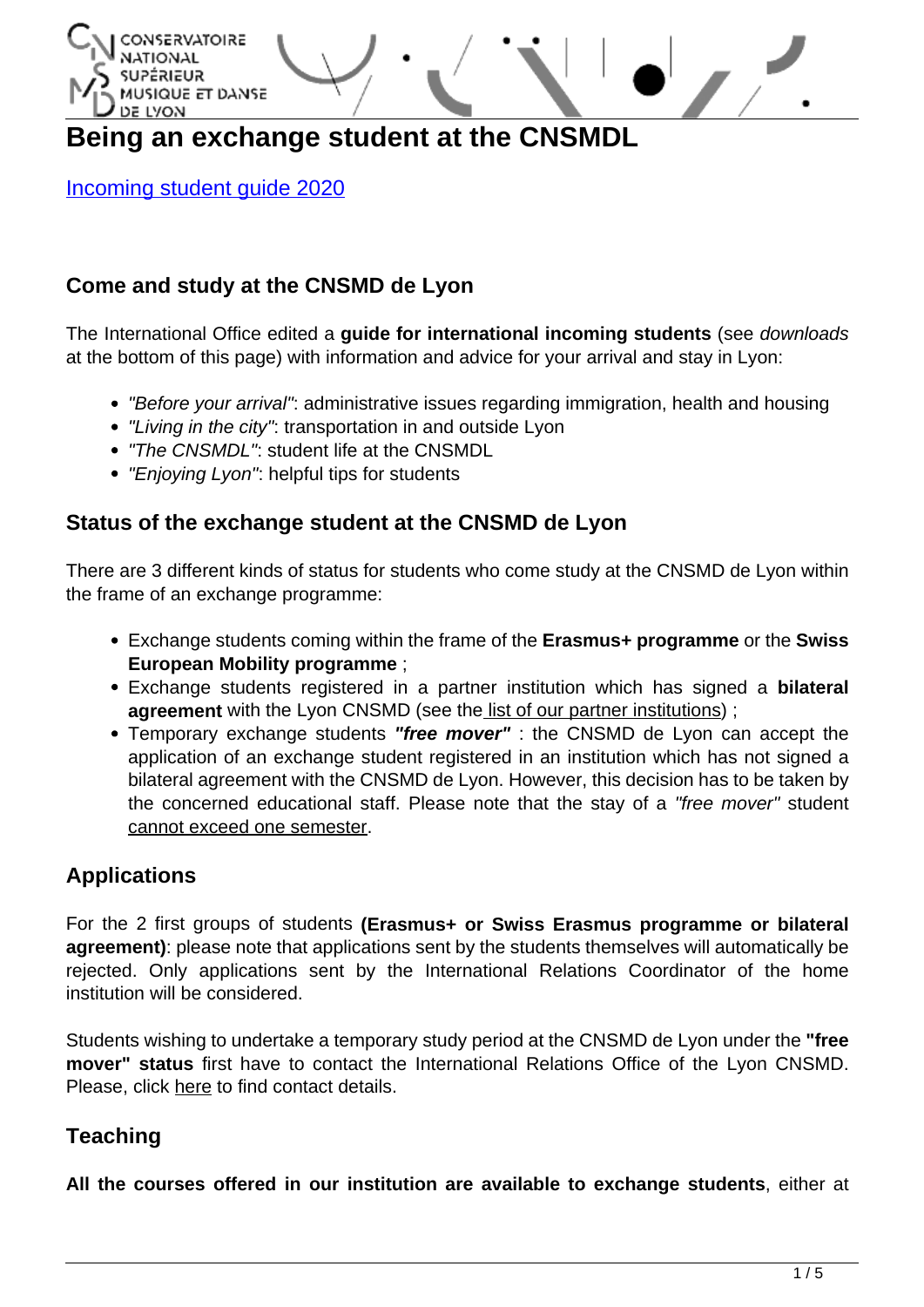

Bachelor, Master or Doctorate level. In some cases, we can arrange specific courses to suit the expected learning programme of the student. Regarding the main subject, exchange students follow the same course than regular students. Aside from the main discipline, exchange students can follow compulsory or optional subsidiary subjects, and participate in other educational activities.

The list of courses available at the CNSMD de Lyon is accessible under the heading **"programs"** on our website.

### **French language courses**

The CNSMD de Lyon now offers weekly French courses for non-French speaking students who study at the CNSMDL as exchange or regular students. Courses last one hour and a half and are free for students who take a French test upon arrival to evaluate their level and divide them between groups from A1 to C1 level.

### **Registration, insurance and regulations**

Exchange students at the CNSMD de Lyon must be **registered in their home institution** and **pay the tuition fees at their home institution**.

In order for exchange students to obtain their student card from the CNSMD de Lyon, they will be required to show their ID card, their student card from their home institution, their **[European](http://ec.europa.eu/social/main.jsp?catId=559&langId=en)** [Health Insurance Card,](http://ec.europa.eu/social/main.jsp?catId=559&langId=en) as well as the proof that they subscribed a civil liability insurance contract.

Rights and obligations of exchange students at the CNSMD de Lyon are the same than those applying to regular students. Exchange students must respect the all the regulations regarding the discipline and the functioning of the institution.

### **Get involved in the student life of the CNSMD de Lyon**

There are many events and activities taking place all throughout the year at the CNSMD de Lyon.

Please click [here](http://www.cnsmd-lyon.fr/fr-2/les-etudiants/etre-etudiant/calendrier-annee) to access the academic calendar of the CNSMD de Lyon.

#### **Master-classes**

All throughout the year, students can attend several master-classes. Some of them are more especially linked to the practice of an instrument, others such as improvisation or music culture seminars open their doors to all students. Some master-classes are part of the public events agenda and are opened to everyone.

#### **Public events at the CNSMD de Lyon**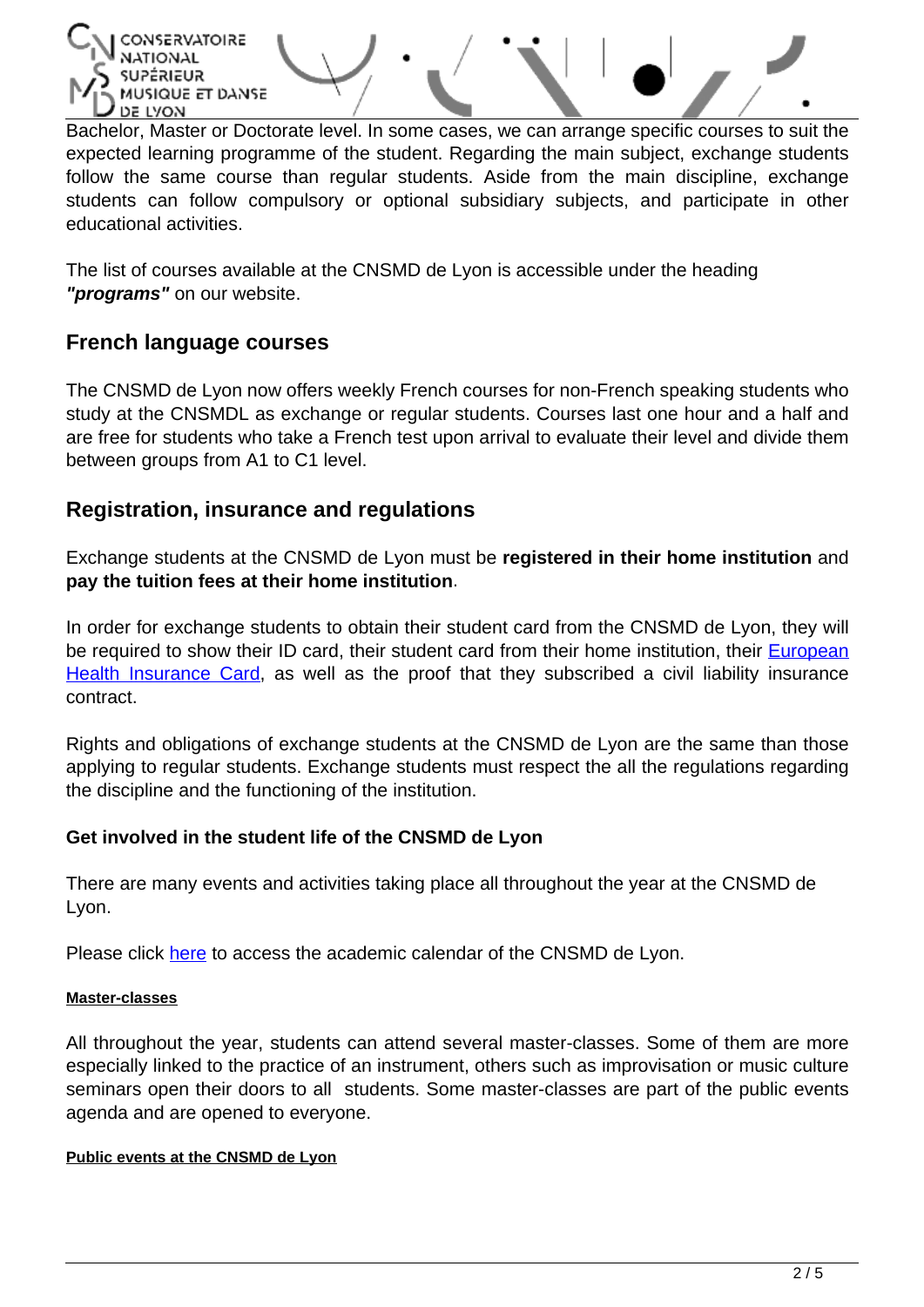CONSERVATOIRE **אט**בואבֿ4ג MUSIQUE ET DANSE DE LYON

Each year, the CNSMD de Lyon offers about **450 public events**. A brochure is released each year, but you can also find all the information you need on our website under the heading "**public events**".

Students get free entrance to all the events organised by the CNSMD de Lyon. Should students wish to book a seat, they should get in touch with the communication office to get free tickets in advance.

#### **Nadia Boulanger Media resources center**

The resources centre serves the needs of **music teaching** and **research** and **is accessible to everyone**. However, before borrowing documents users must first register at the media resources centre. **For CNSMD students, the user's card is issued free of charge** on presentation of student's card and identity photograph.

The resources centre owns nearly **100,000 documents** which it monitors with a database catalogue that can be consulted online.

For more information, you can access the **webpage of the Media Resources Center** where you will find an online portal.

#### **Nouvelle Association des Etudiants du Conservatoire (N.A.E.C.)**

Exchange students at the CNSMD de Lyon can join the student association N.A.E.C., which welcomes new students and exchange students, organises workshops, sport activities, concerts, evenings out, etc. Students are asked to pay a **€5 fee** for their registration for the whole academic year.

For further information about the N.A.E.C.: check their [Facebook page](https://www.facebook.com/AssoNAEC?jazoest=2651001058353122748211883117114658411454110109105496912082751056710710655577111110554122529957651091029711310711165586510010312110011511410110673887674118122561148279677110312276791061077210855861111091178612011010557506873755010381)

### **Accommodation**

Each year, the International Relations Office team sends a list of people to contact for a **private housing** to each incoming student (this list includes the contact details of some CNSMDL outgoing students, who will be abroad at the time when incoming students will be in Lyon).

The CNSMD de Lyon has its own **student residence** with 60 beds. Each year, 4 places are reserved for exchange students. For further information about the residence, please click [here.](http://www.cnsmd-lyon.fr/en-2/students/housing)

Do not hesitate to contact the Student Association (NAEC), whose membres can help incoming students to find an accommodation in Lyon : <naec@cnsmd-lyon.fr>

Foreign students can also apply to a **financial support from the French State for their accommodation in France** via the [CAF website](https://wwwd.caf.fr/wps/portal/caffr/aidesetservices/lesservicesenligne/faireunedemandedeprestation#/logement).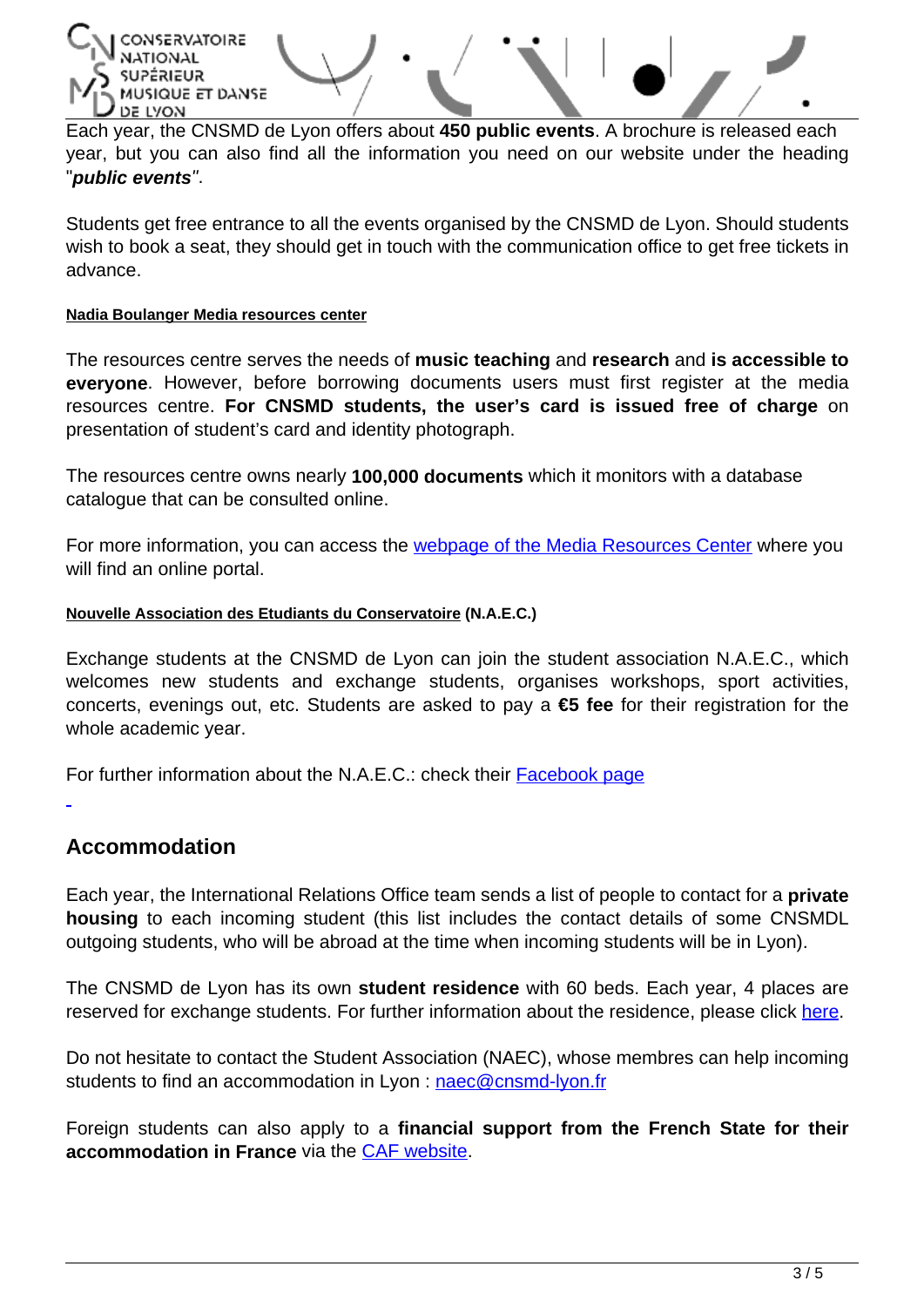



Campus France promotes the French higher education system and helps international students to best organise their arrival and study period in France. On the [Campus France website](https://www.campusfrance.org/en),

- The "studying" tab provides useful information on the French education system and on the procedure to obtain scholarships to come and study in France;
- The "getting organised" tab gives helpful information on immigration procedures, housing, health insurance and the French health system, and explains how to open a bank account in France;
- The "living in France" tab helps you find information on the French way of living.

# **COMING TO LYON**



You can find all the information you need about the city of Lyon on the [ONLYLYON](http://www.onlylyon.com/en/) website. You should find some information that will help at your arrival.

### **Exchange students share their experience**

Kim Lisa Kroehnert, student from the Musikhochschule of Lübeck (Germany), spent one year in Lyon in 2017-2018 within the frame of the Erasmus+ mobility programme. She studied the piano with Sébastien Vichard and Svetlana Eganian at the CNSMD de Lyon.

Together with fellow exchange students, Kim Lisa made a video, and she explains why:

"We decided to make this video to remember this unique experience and these great people, but also to say thank to our Erasmus coordinators Isabelle Replumaz and Chiara Pellegrino, who helped us in the most difficult situations. We tried to capture the beauty of the city and the enjoyment we had during this year. We hope that many others students will want to spend a year at the CNSMD of Lyon after watching our little video".

Kim Lisa Kroehnert